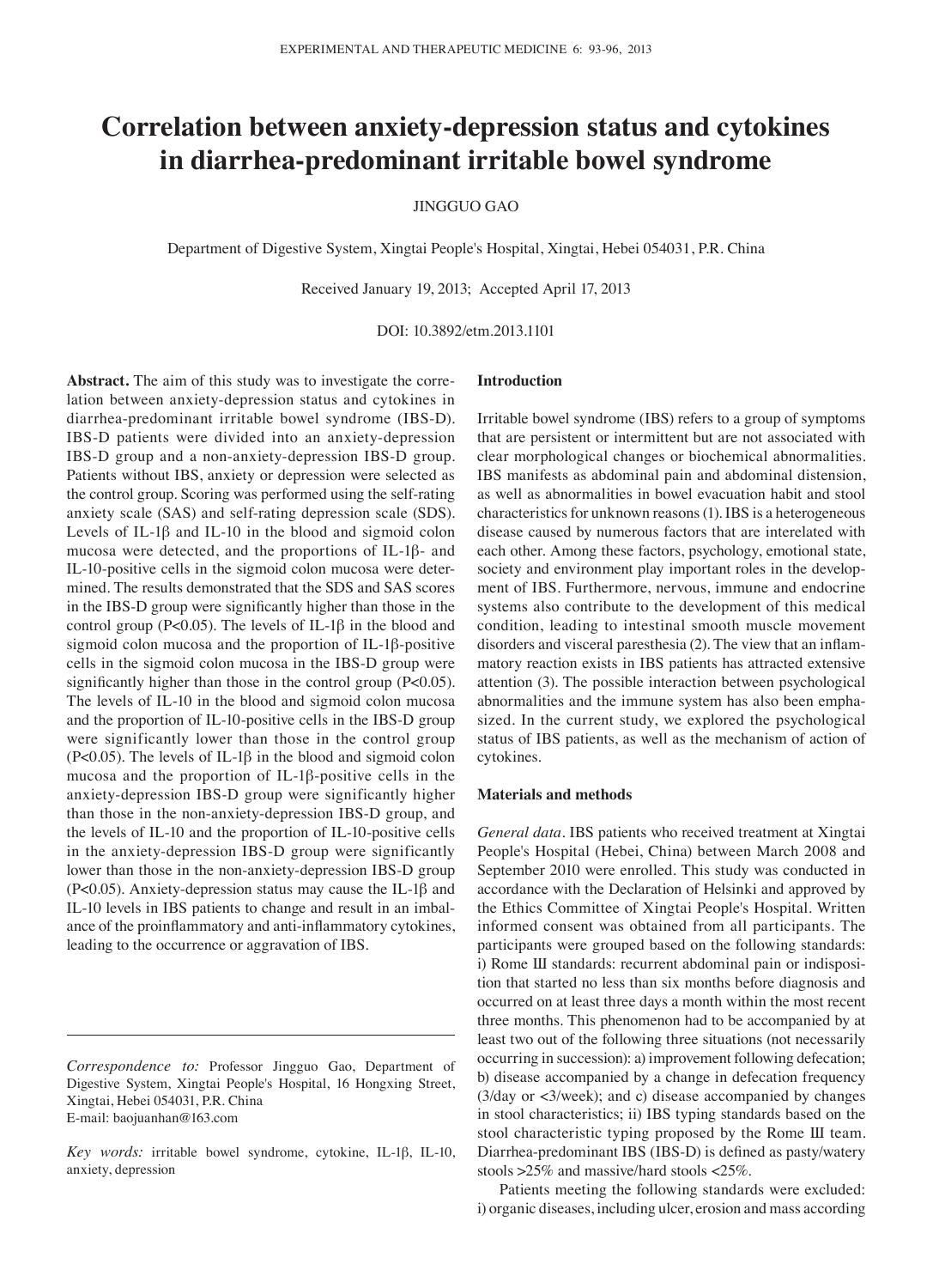to endoscopy; ii) organic disease in the liver, gall, pancreas or intestinal tract according to laboratory, ultrasonic and X-ray examination; iii) heart disease, diabetes, thyroid disease, connective tissue disease or psychosis; iv) administration of cathartics, antidiarrheals, prokinetic drugs or digestive enzyme drugs within one month; and v) history of abdominal surgery. Patients' anxiety and depression were respectively evaluated using the self-rating anxiety scale (SAS) and self-rating depression scale (SDS). Patients meeting the diagnostic criteria of IBS-D were randomized into a normal psychological status IBS-D group and an anxiety-depression IBS-D group. The former was composed of 12 patients, including 6 males and 6 females. Their ages ranged from 17 to 61 years with an average age of 39 years. The latter consisted of 16 patients, including 6 males and 10 females. Their ages ranged from 17 to 58 years with an average age of 37.5 years. In addition, 15 patients with colonic polyps and internal hemorrhoids who received a health examination at the same hospital during the same period were selected as the control group (non-anxiety-depression non-IBS patients). The 15 patients of the control group contained 6 males and 9 females. Their ages ranged from 20 to 57 years with an average age of 38.5 years. The control subjects had no digestive symptoms, including abdominal pain, diarrhea and constipation, or nervous symptoms. Additionally, they had not recently been treated with any drugs.

*Specimens.* Venous blood (2 ml) was extracted on an empty stomach in the morning for supernatant determination. Two mucous membranes from the sigmoid colon were obtained from each participant for the preparation of biopsy specimens. One was fixed in neutral formalin for interleukin (IL)-1β and IL-10 immunohistochemistry and the other was immediately frozen in liquid nitrogen for radioimmunoassay.

*Radioimmunoassay.* The sigmoid colon mucosa specimen was placed in a homogenizer, 0.1 M acetic acid was added and the speciment was then fully homogenized. The homogenate liquid was transferred to a plastic tube and left to stand overnight. An equal volume of 0.1 M sodium hydroxide solution was added, followed by centrifuging at 1409 x g for 15 min. The supernatant was obtained for detection. The sigmoid colon mucosa and blood specimens were analyzed using a SN-695B radioimmunoassay intelligent measuring instrument (Shanghai Institute of Nuclear Research, Shanghai, China) using a sequential saturation sampling approach, and a standard curve was automatically drawn.

*Immunohistochemistry.* Mucosal specimens were fixed in 10% neutral formalin, routinely dehydrated and embedded in paraffin, then serially sectioned. The obtained sections were dewaxed, hydrated and then incubated with 0.3% methanol-hydrogen peroxide for 10 min at room temperature to block endogenous peroxidase activity. The sections were rinsed with distilled water and saturated in phosphate-buffered saline (PBS; pH 6.0) for 5 min for antigen repair. The sections were incubated with IL-1β and IL-10 primary antibodies (1:700 and 1:50 in dilution, respectively) at 37˚C for 1 h. PBS replaced the primary antibodies for the control. Following PBS washing, the sections were incubated with 50  $\mu$ l biotinylated secondary antibody working solution at 37˚C for 30 min. After rinsing Table I. Comparison of the anxiety and depression scores between the IBS group and the control group.

| Group        | <b>SDS</b>                     | <b>SAS</b>       |
|--------------|--------------------------------|------------------|
| Control      | $34.12 + 10.3$                 | $37.65 + 11.97$  |
| <b>IBS-D</b> | $40.98 \pm 11.76$ <sup>a</sup> | $48.32 + 14.32a$ |

a P<0.05 compared with the control group. IBS, irritable bowel syndrome; IBS-D, diarrhea-predominant IBS; SDS, self-rating depression scale; SAS, self-rating anxiety scale.

with PBS for 10 min, 100  $\mu$ l freshly-prepared diaminobenzidine solution (containing a drop of  $3\%$  H<sub>2</sub>O<sub>2</sub>) was added to each section for coloration. Then, the sections were stained with hematoxylin, dehydrated and mounted.

*Outcome evaluation.* All the specimens were observed using a Motic Med 6.0 digital medical image analysis system (Shanghai Xinzhen Equipment Co., Ltd., Shanghai, China) under the same amplifying power. For each section, ten visual fields were selected. The average optical density (OD) of positively stained cells was used to represent the level of antigen expression. The expression was semiquantitated through computed image analysis. A higher than average OD value indicated a higher expression level of IL-1β and IL-10 in the cells.

*Statistical analysis.* All data are presented as mean ± standard deviation and analyzed by SPSS 13.0 software (SPSS, Inc., Chicago, IL, USA. The t-test was performed for comparisons between groups. P<0.05 was considered to indicate a statistically significant difference.

#### **Results**

*Comparison of anxiety and depression between the IBS and control groups.* As shown in Table I, the SDS and SAS scores in the IBS-D group were  $40.98\pm11.76$  and  $48.32\pm14.32$ , respectively, and those in control group were  $34.12 \pm 10.3$ and 37.65±11.97, respectively. The SDS and SAS scores in the IBS-D group were significantly higher than those in the control group  $(P<0.05)$ .

*Comparison of IL-1β and IL-10 levels between the IBS and control groups.* The data shown in Table II indicate that the levels of IL-1β in the blood and sigmoid colon mucosa in the IBS-D group  $(20.12 \pm 1.03$  and  $15.97 \pm 0.83$ , respectively) were significantly increased compared with those in the control group (14.39±0.94 and 10.44±1.82, respectively; P<0.05). However, the levels of IL-10 in the blood and sigmoid colon mucosa in IBS-D group (25.68±14.36 and 21.56±1.73, respectively) were significantly lower than those in the control group (37.56±9.34 and 30.16±2.18, respectively; P<0.05).

*Comparison of IL-1β and IL-10 levels between the IBS groups.*  As shown in Table III, the levels of IL-1β in the blood and sigmoid colon mucosa in the anxiety-depression IBS-D group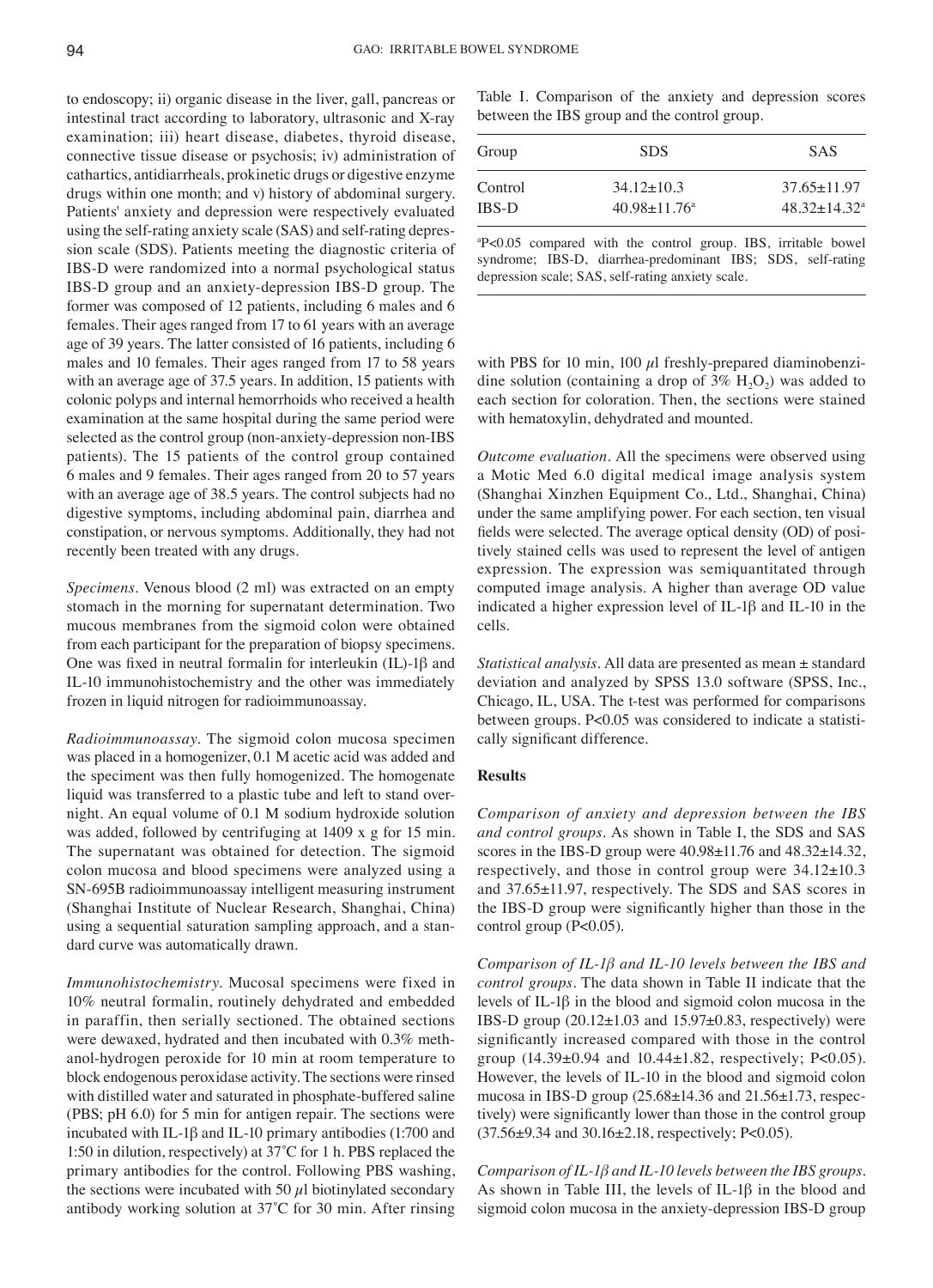|              | IL-1 $\beta$ (pg/ml)     |                               | IL-10 $(pg/ml)$     |                               |
|--------------|--------------------------|-------------------------------|---------------------|-------------------------------|
| Group        | <b>Blood</b>             | Membrane                      | <b>Blood</b>        | Membrane                      |
| Control      | $14.39 \pm 0.94$         | $10.44 \pm 1.82$              | $37.56 \pm 9.34$    | $30.16 \pm 2.18$              |
| <b>IBS-D</b> | $20.12 \pm 1.03^{\circ}$ | $15.97 \pm 0.83$ <sup>a</sup> | $25.68 \pm 14.36^a$ | $21.56 \pm 1.73$ <sup>a</sup> |
|              |                          |                               |                     |                               |

Table II. Comparison of IL-1β and IL-10 levels between the IBS group and the control group.

a P<0.05 compared with the control group. IL, interleukin; IBS, irritable bowel syndrome; IBS-D, diarrhea-predominant IBS.

Table III. Comparisons of IL-1β and IL-10 levels between the IBS groups.

| IBS group              | IL-1 $\beta$ (pg/ml)          |                               | IL-10 $(pg/ml)$               |                          |
|------------------------|-------------------------------|-------------------------------|-------------------------------|--------------------------|
|                        | <b>Blood</b>                  | Membrane                      | <b>Blood</b>                  | Membrane                 |
| Non-anxiety-depression | $18.35 \pm 1.37$              | $16.28 \pm 0.97$              | $30.34 \pm 7.33$              | $28.45 \pm 3.34$         |
| Anxiety-depression     | $21.65 \pm 0.78$ <sup>a</sup> | $20.86 \pm 1.34$ <sup>a</sup> | $27.36 \pm 8.24$ <sup>a</sup> | $24.31 \pm 5.66^{\circ}$ |

a P<0.05 compared with the non-anxiety-depression IBS-D group. IL, interleukin; IBS, irritable bowel syndrome; IBS-D, diarrhea-predominant IBS.

 $(21.65\pm0.78$  and  $20.86\pm1.34$ , respectively) were significantly higher than those in the non-anxiety-depression IBS-D group (18.35±1.37 and 16.28±0.97, respectively; P<0.05). However, the levels of IL-10 in the blood and sigmoid colon mucosa in the anxiety-depression IBS-D group (27.36±8.24 and  $24.31\pm5.66$ , respectively) were significantly lower than those in the non-anxiety-depression IBS-D group (30.34±7.33 and 28.45±3.34, respectively; P<0.05).

*Comparison of IL-1β- and IL-10-positive cells between the IBS and control groups.* The results shown in Table IV show that the proportion of IL-1β-positive cells in the IBS-D group (0.298±0.312) was significantly higher than that in the control group  $(0.091\pm0.036; P<0.05)$ . The proportion of IL-10-positive cells in the IBS-D group  $(0.083\pm0.045)$  was significantly lower than that in the control group  $(0.159 \pm 0.138; P < 0.05)$ .

*Comparison of IL-1β- and IL-10-positive cells between the IBS groups.* As shown in Table V, the proportion of IL-1β-positive cells in the anxiety-depression IBS-D group (0.310±0.223) was significantly higher than that in the non-anxiety-depression IBS-D group (0.234±0.124; P<0.05). However, the proportion of IL-10-positive cells in the anxiety-depression IBS-D group  $(0.075\pm0.097)$  was significantly lower than that in the non-anxiety-depression IBS-D group (0.104±0.257; P<0.05).

## **Discussion**

IBS refers to a group of symptoms that are persistent or intermittent but without noticeable morphological changes or biochemical abnormalities, represented by abdominal pain and abdominal distension, as well as abnormalities in bowel evacuation habit and stool characteristics for unknown reasons (4,5). The fundamental mechanism underlying these Table IV. Comparisons of IL-1β- and IL-10-positive cells between the IBS and control groups.

| IL-1 $\beta$                 | $II - 10$                      |
|------------------------------|--------------------------------|
| $0.091 + 0.036$              | $0.159 \pm 0.138$              |
| $0.298 + 0.312$ <sup>a</sup> | $0.083 \pm 0.045$ <sup>a</sup> |
|                              |                                |

a P<0.05 compared with the control group. IL, interleukin; IBS, irritable bowel syndrome; IBS-D, diarrhea predominant IBS.

Table V. Comparisons of the IL-1β- and IL-10-positive cells between the IBS groups.

| IBS group              | IL-1 $\beta$                   | $II - 10$                      |
|------------------------|--------------------------------|--------------------------------|
| Non-anxiety-depression | $0.234\pm0.124$                | $0.104 \pm 0.257$              |
| Anxiety-depression     | $0.310 \pm 0.223$ <sup>a</sup> | $0.075 \pm 0.097$ <sup>a</sup> |

a P<0.05 compared with the non-anxiety-depression group. IL, interleukin; IBS, irritable bowel syndrome.

symptoms is based on abnormalities in intestinal movement dysfunction due to intestinal hypersensitivity and hyperreactivity (6). In the current study, the results demonstrated that the IBS patients had significantly increased anxiety and depression scores compared with the control group. This finding indicates that IBS patients are subjected to noticeable psychological abnormalities. Mental stress may lead to basic immune dysfunction. The effect of mental stress on gastrointestinal sensation and movement may involve the